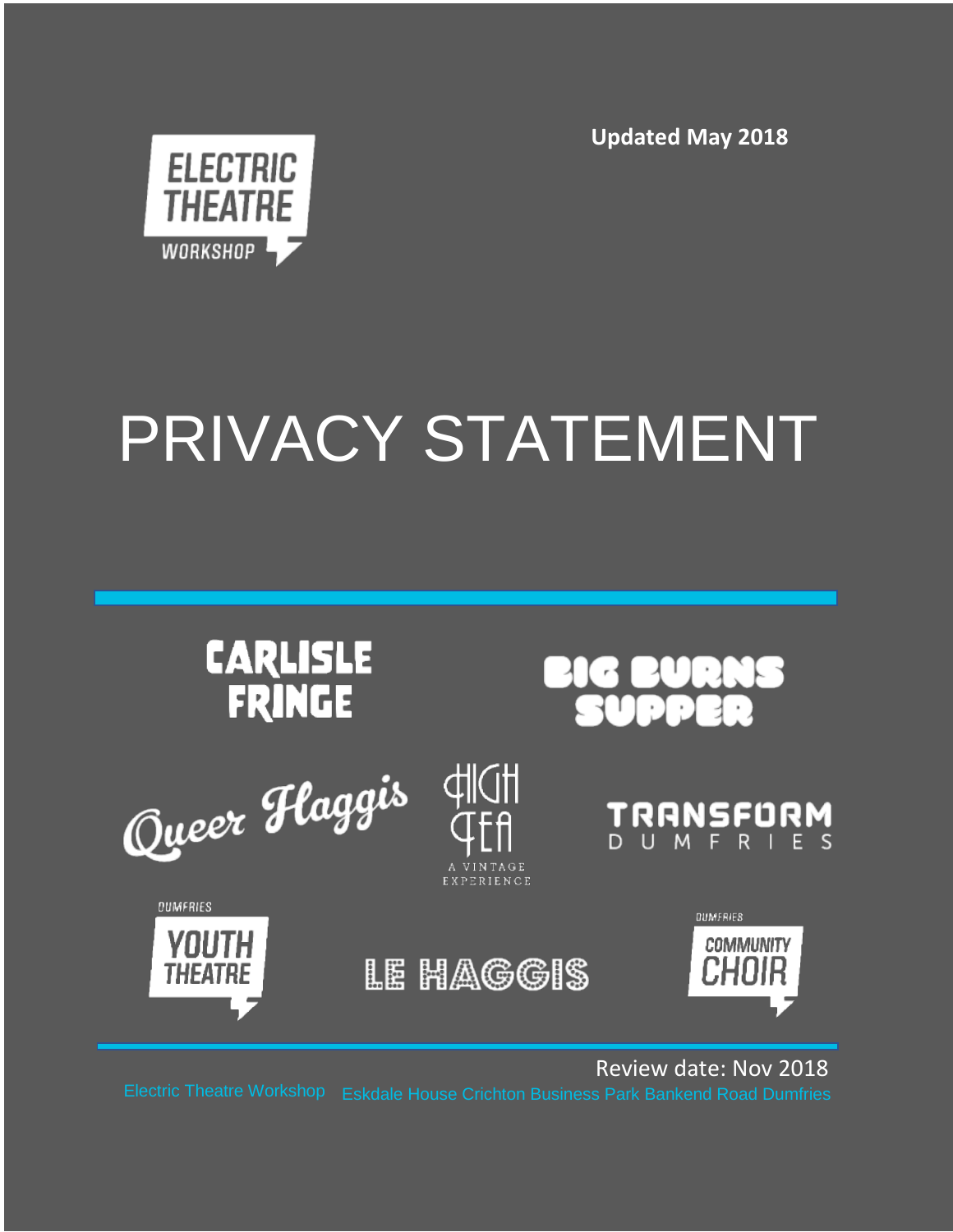## **Our privacy statement**

At Electric Theatre Workshop we are committed to protect and respect your privacy in compliance with EU- General Data Protection Regulation (GDPR) 2016/679, dated May 16<sup>th</sup>, 2018. This privacy statement explains when and why we collect personal information, how we use it, the conditions under which we may disclose it to others and how we keep it secure. This Privacy Statement applies to the use of our products and to our sales, marketing and customer contract fulfilment activities. It also applies to individuals seeking a job at Electric Theatre Workshop.

Electric Theatre Workshop is the data controller and our Data Protection Officer can be contacted by email [privacy@electrictheaatreworkshop.com](mailto:privacy@electrictheaatreworkshop.com)

#### **Who we are**

Electric Theatre Workshop is a cultural producer based in the borderlands area of Dumfries & Galloway, and Cumbria. Our projects help to animate life in Southern Scotland and North West England. We produce arts festivals like Big Burns Supper in the winter and Carlisle Fringe Festival in the summer. We give talent a platform, and we present programmes of arts and culture for over 50,000 people a year. We provide training and skills development for emerging artists and producers, and we weekly participatory projects like Dumfries Youth Theatre and Dumfries Community Choir. Our work helps to inspire our community and create experiences by coming together.

### **When do we collect personal data about you?**

- When you are using our products.
- When you interact with us in person, through correspondence, by phone, by social media, or through our websites.
- When we collect personal information from other legitimate sources, such as third-party data aggregators, Electric Theatre Workshop marketing partners, public sources or social networks. We only use this data if you have given your consent to them to share your personal data with others.
- We may collect personal data if it is of legitimate interest, and if this interest is not overridden by your privacy interests. Before data is collected we make sure an assessment is made, ensuring that there is an established mutual interest between you and Electric Theatre Workshop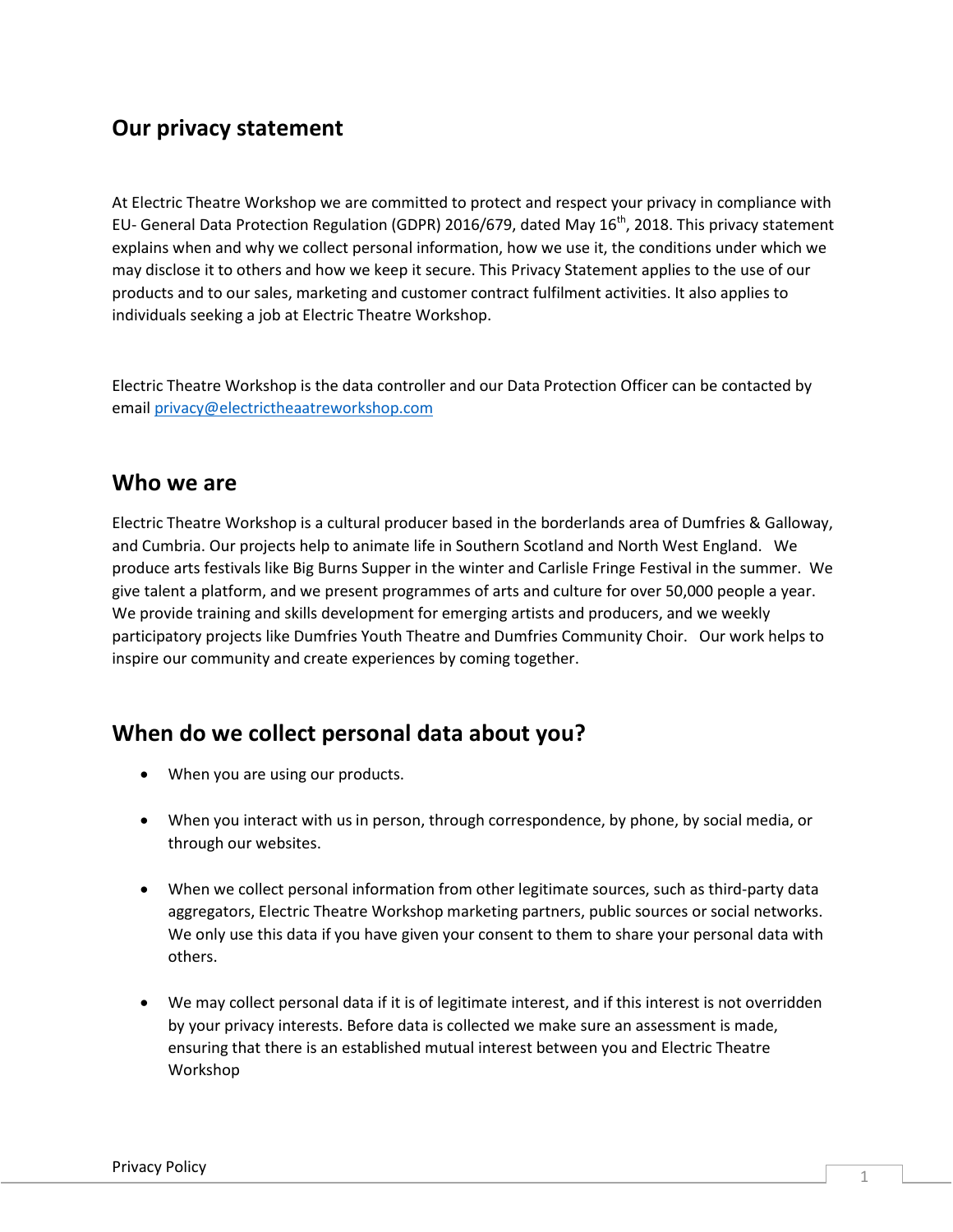## **Why do we collect and use personal data?**

We collect and use personal data mainly to perform direct sales, direct marketing and customer service. We also collect data about suppliers, partners and persons seeking a job or working in our company.

### **We may use your information for the following purposes:**

- Send you marketing communications which you have requested. These may include information about our products and services, events, activities, and promotions of our associated partners' products and services. This communication is subscription based and requires your consent.
- Send you information about the products and services that you have purchased from us.
- Perform direct sales activities in cases where legitimate and mutual interest is established.
- Provide you with creative content about one of our shows or events.
- Reply to a 'Contact me' or other web forms you have completed on one of our Electric Theatre Workshop websites (e.g. to download a programme).
- Follow up on incoming requests (customer support, emails, chats, or phone calls).
- Provide you with access and services related to Electric Theatre Workshop or our associated projects like Big Burns Supper Festival, Carlisle Fringe Festival, Dumfries Youth Theatre, Dumfries Community Choir or Producers of the Future.
- Provide access to our Customer Support team at the Electric Theatre Workshop.
- Perform contractual obligations such as order confirmation, tickets, reminders, and similar. The contract will always be with Electric Theatre Workshop.
- Notify you about any disruptions to our services (system messages).
- Contact you to conduct surveys about your opinion on our products and services.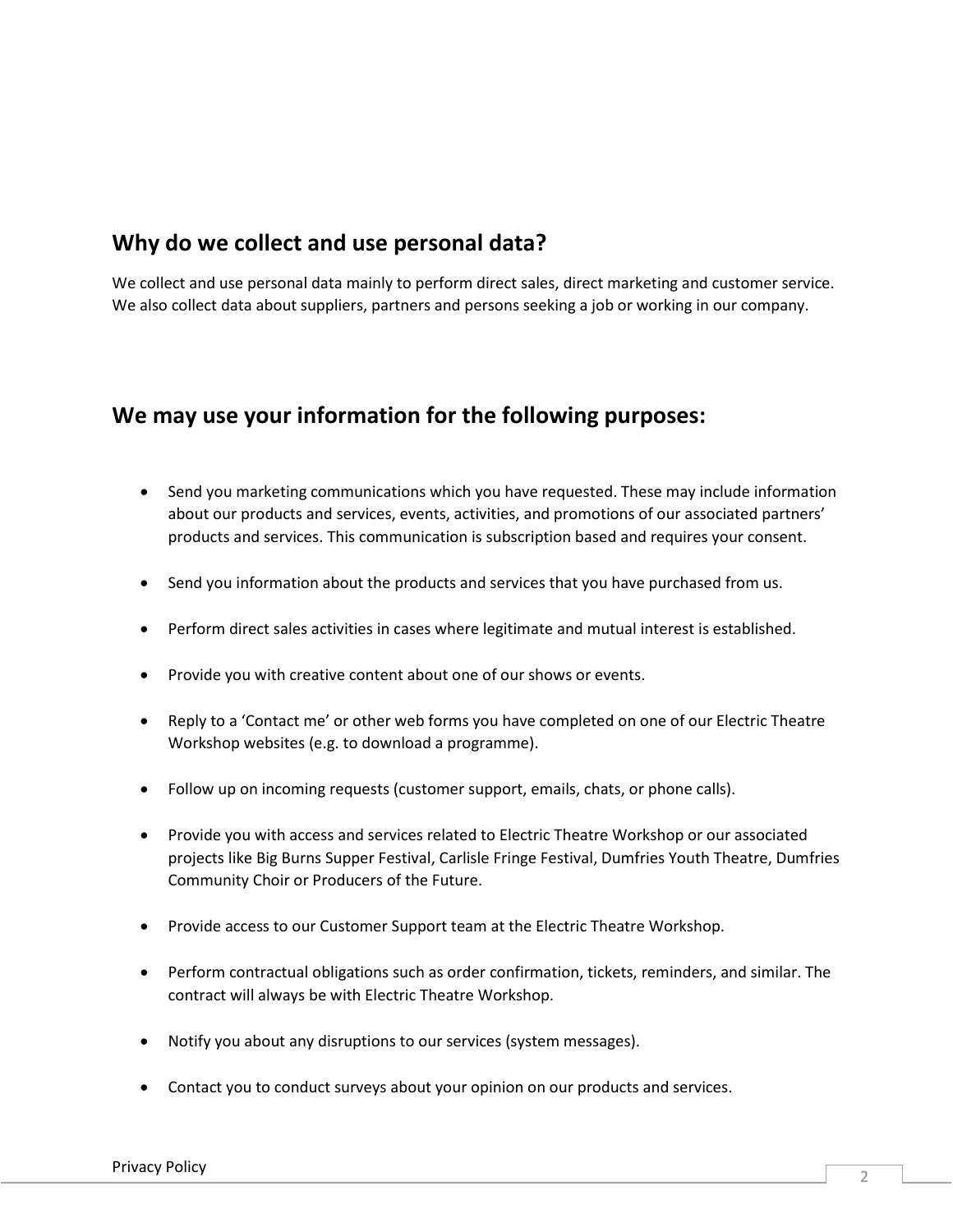- Process a job application.
- Process casting information, or an opportunity to take part in one of our projects.

## **Our legal basis for collecting personal data**

#### **Collecting personal data based on consents**

 The collection of personal data based on consent from the data subject will be done by using "Consent Forms" that will store documentation related to the consent given by the individual. Individual consents will always be stored and documented in our systems.

#### **Collecting personal data based on contracts**

 We use personal information for fulfilling our obligations related to contracts and agreements with customers, partners and suppliers.

#### **Collecting personal data based on legitimate interest**

- We may use personal data if it is considered to be of legitimate interest, and if the privacy interests of the data subjects do not override this interest. Normally, to establish the legal basis for data collection, an assessment has been made during which a mutual interest between Electric Theatre Workshop and the individual person has been identified. This legal basis is primarily related to our sales and marketing purposes. We will always inform individuals about their privacy rights and the purpose for collecting personal data. This will apply if you are purchasing a ticket to our shows and events which provides us with a legitimate interest to store your data.
- If you have purchased a ticket with us your data is stored as part of a customer record which is maintained on the Ticketsolve system, which operates its merchant banking through the Realex Exchange. Whether you buy a ticket from us online, over the phone, or in person we will always process your data using this same system.
- If you buy a drink at one of our bars, or you purchase something from our shops and you pay by card, this will be process on the World Pay system. Your details will be stored by World Pay and not Electric Theatre Workshop.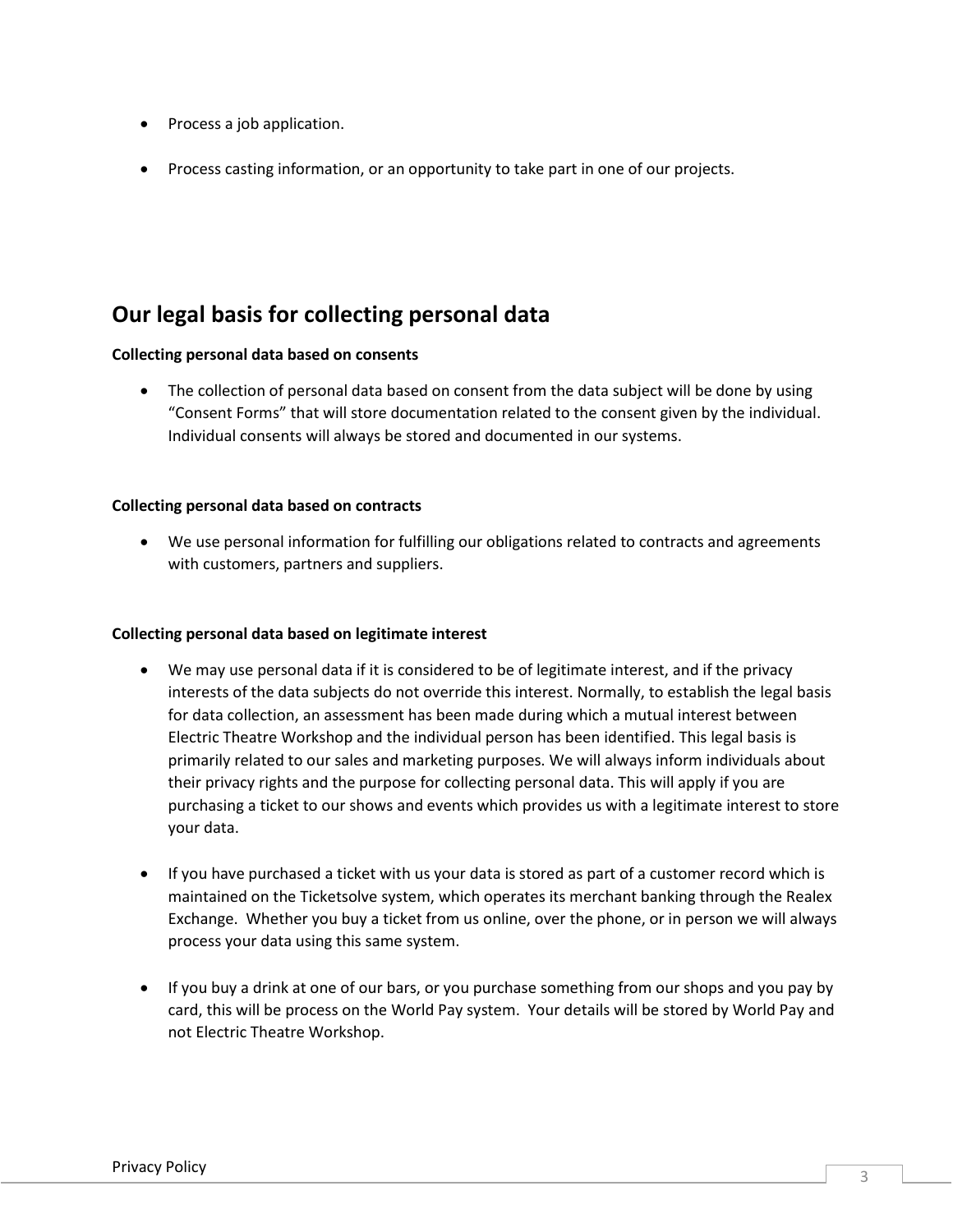We keep records of attendances at our workshops, events or classes and we ask you to sign in and out. This data is maintained by officers of the company who are trained in GDPR and data protection.

## **What type of personal data is collected?**

- We collect name, phone number, title and email address, in addition to your company's name and contact information. We may also collect feedback, comments and questions received from you in service-related communication and activities, such as meetings, phone calls, documents, and emails. From our websites we may collect IP-address and actions taken on the site.
- If you upload photos or videos, add posts or comments, etc. on our social media sites the information can be read by anyone with access to the social media sites and used for purposes over which Electric Theatre Workshop or you have no control. Therefore, Electric Theatre Workshop is not responsible for any information you submit to our social media sites.
- If you apply for a job at Electric Theatre Workshop, we collect the data you provide during the application process.
- Electric Theatre Workshop does not collect or process any special categories of personal data, such as public unique identifiers or sensitive personal data.

## **How long do we keep your personal data?**

- We store personal data for as long as we find it necessary to fulfil the purpose for which the personal data was collected, while also considering our need to answer your queries or resolve possible problems, to comply with legal requirements under applicable laws, to attend to any legal claims/complaints, and for safeguarding purposes.
- If you have participated in one of our programmes we will store your personal details until 12 months after you have completed the activity you took part in.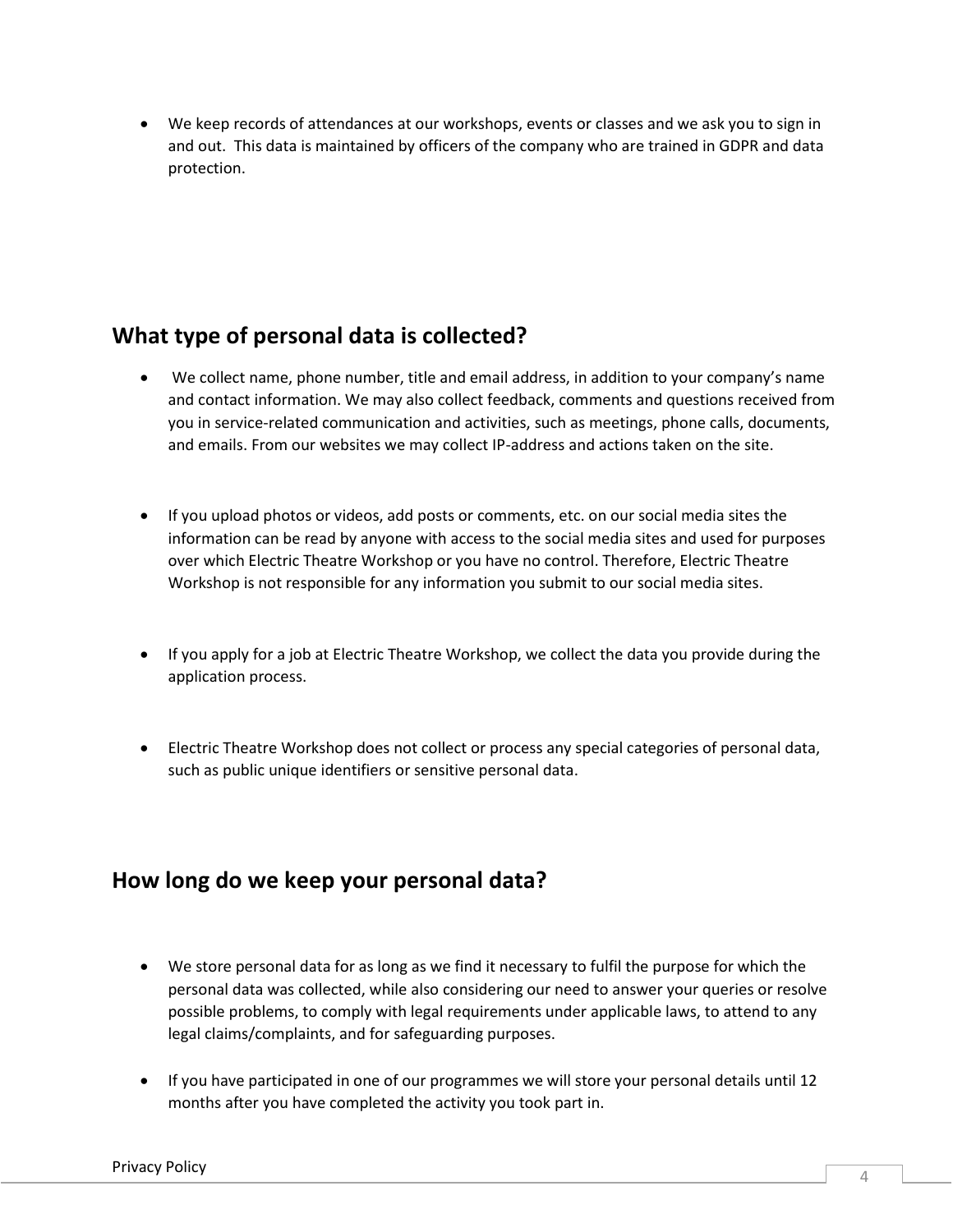This means that we may retain your personal data for a reasonable period after your last interaction with us. When the personal data that we have collected is no longer required, we will delete it in a secure manner. We may process data for statistical purposes, but in such cases, data will be anonymized.

## **Your rights to your personal data**

**You have the following rights with respect to your personal data:**

- The right to request a copy of your personal data that Electric Theatre Workshop holds about you.
- The right to request that Electric Theatre Workshop corrects your personal data if inaccurate or out of date.
- If you are a customer or partner and you have registered a profile on our C website, you may update your user profile by logging into settings and selecting "Edit Profile".
- The right to request that your personal data is deleted when it is no longer necessary for Electric Theatre Workshop to retain such data.
- The right to withdraw any consent to personal data processing at any time. For example, your consent to receive e-marketing communications:
- If you want to withdraw your consent to e-marketing, please make use of the link to manage your subscriptions included in our communication. Please note that you may still receive system messages and administrative communications from Electric Theatre Workshop such as order confirmations, system messages and notifications about your account activities.
- The right to request that Electric Theatre Workshop provides you with your personal data and, if possible, to pass on this information directly (in a portable format) to another data controller when the processing is based on consent or contract.
- The right to request a restriction on further data processing in case there is a dispute in relation to the accuracy or processing of your personal data.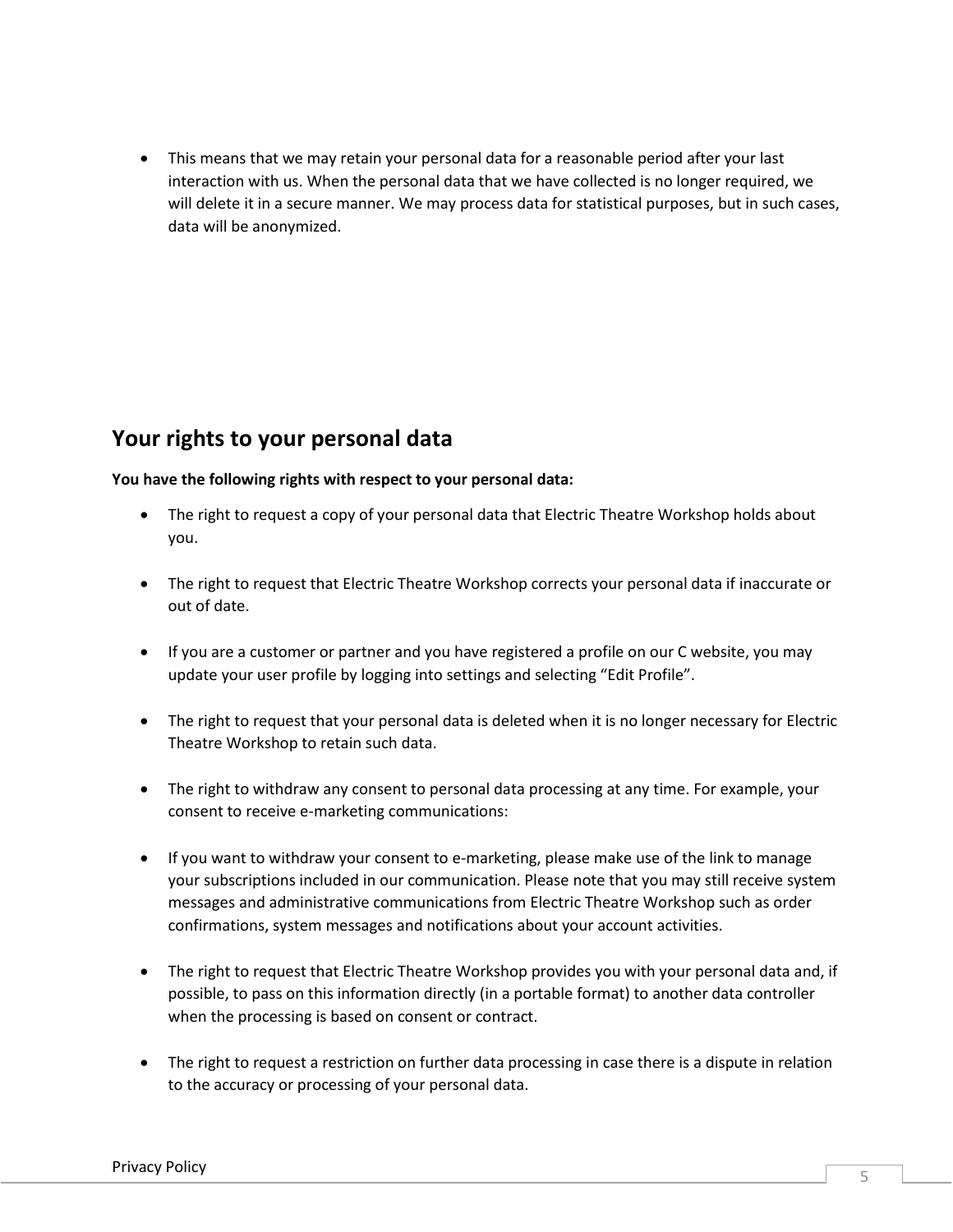• The right to object to the processing of personal data in case data processing has been based on legitimate interest and/or direct marketing.

Any query about your Privacy Rights should be sent to [privacy@electrictheatreworkshop.com](mailto:privacy@electrictheatreworkshop.com) Or by calling us on 01387 271820 or 01228 812 611

## **The use of cookies and beacons**

- We use cookies and web beacons ('Website Navigational Information') to collect information as you navigate the company's websites. Website Navigational Information includes standard information from your web browser, such as browser type and browser language; your Internet Protocol ("IP") address; and the actions you take on the company's websites, such as the web pages viewed, and the links clicked.
- This information is used to make our websites work more efficiently, as well as to provide business and marketing information to the owners of the site, and to gather such personal data as browser type and operating system, referring page, path through site, domain of ISP, etc. for the purposes of understanding how visitors use a website. Cookies and similar technologies help us tailor our website to your personal needs, as well as to detect and prevent security threats and abuse. If used alone, cookies and web beacons do not personally identify you.

### **Do we share your data with anyone?**

 We do not share, sell, rent, or trade your information with any third parties without your consent, except from what is described below:

#### **Third-party Service Providers working on our behalf:**

 We may pass your information on to our distributors, agents, sub-contractors and other associated organizations with the purpose of them providing services to you on our behalf.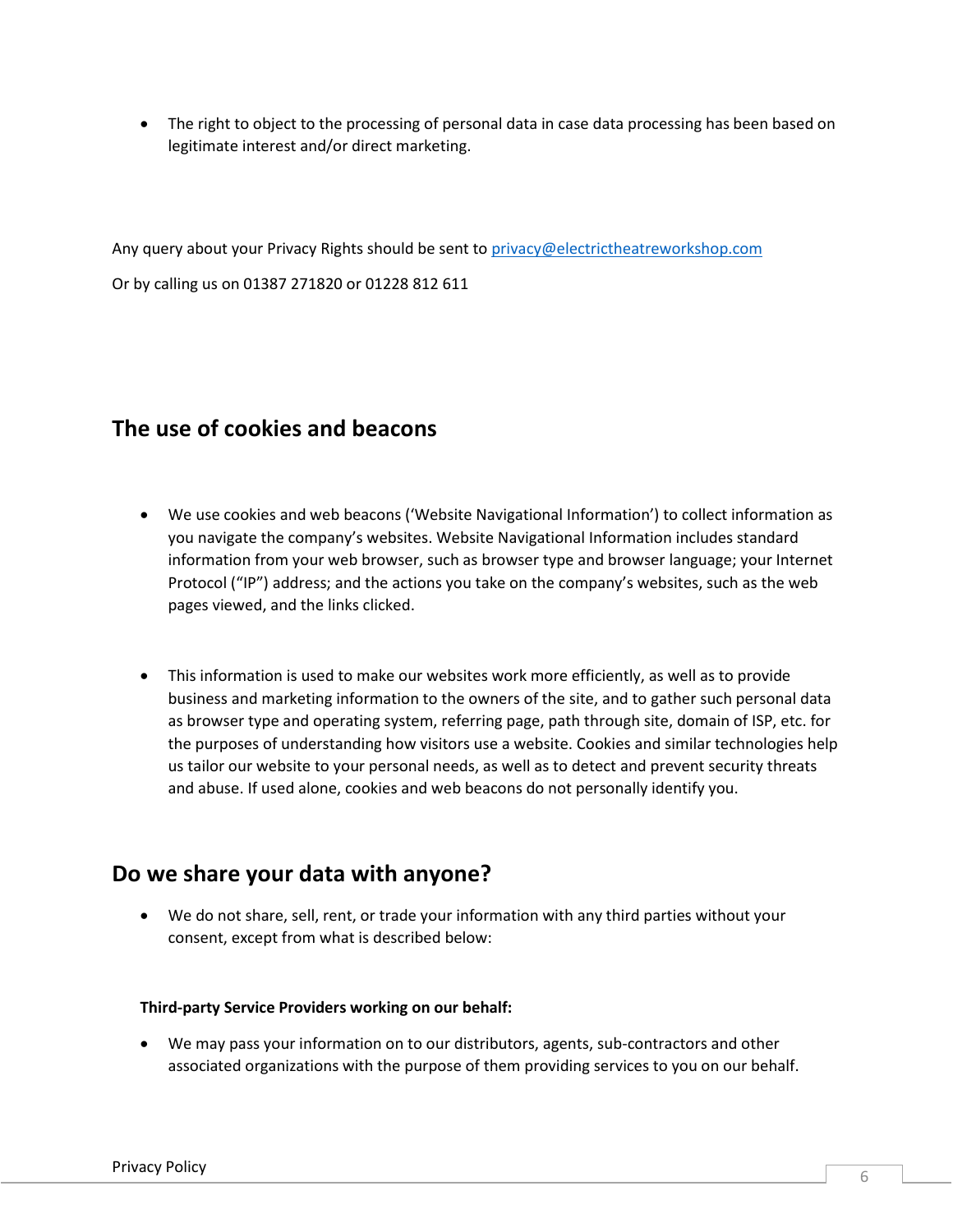#### **Third-party Product Providers we work in association with:**

 We work closely with various third-party product providers to bring you a range of products and services designed to meet your extended needs related to CRM (e.g. apps available in our App Store). When you enquire about or purchase one or more of these products, the relevant thirdparty product provider will use your details to provide you with information and carry out their obligations arising from any contracts you have entered with them. In some cases, our thirdparty product providers will be acting as data processors of your information and, therefore, we advise you to read their Privacy Policy and sign a Data Processing Agreement. These third-party product providers will share your information with us, which we will use in accordance with this Privacy Statement.

#### **If required by law:**

 We will disclose your personal information if required by law or if we, as a company, reasonably believe that disclosure is necessary to protect our company's rights and/or to comply with a judicial proceeding, court order or legal process. However, we will do what we can to ensure that your privacy rights continue to be protected.

#### **Use of sub-contractors (processors and sub-processors)**

- We may use sub-contractors to process personal data on our behalf, we are responsible for making sure they commit themselves to adhere to this Privacy Policy and applicable data protection legislation by signing a Data Processing Agreement.
- If the sub-contractor processes Personal Data outside the EU/EEA area, such processing must be in accordance with the EU Privacy Shield Framework, EU Standard Contractual Clauses for transfer to third countries, or another specifically stated lawful basis for the transfer of personal data to a third country.
- If a new sub-contractor is signed or a change of sub-contractor is performed related to our CRM Online service, the customers will be notified in line with our Terms of Service.

#### **Changes to this Privacy Statement**